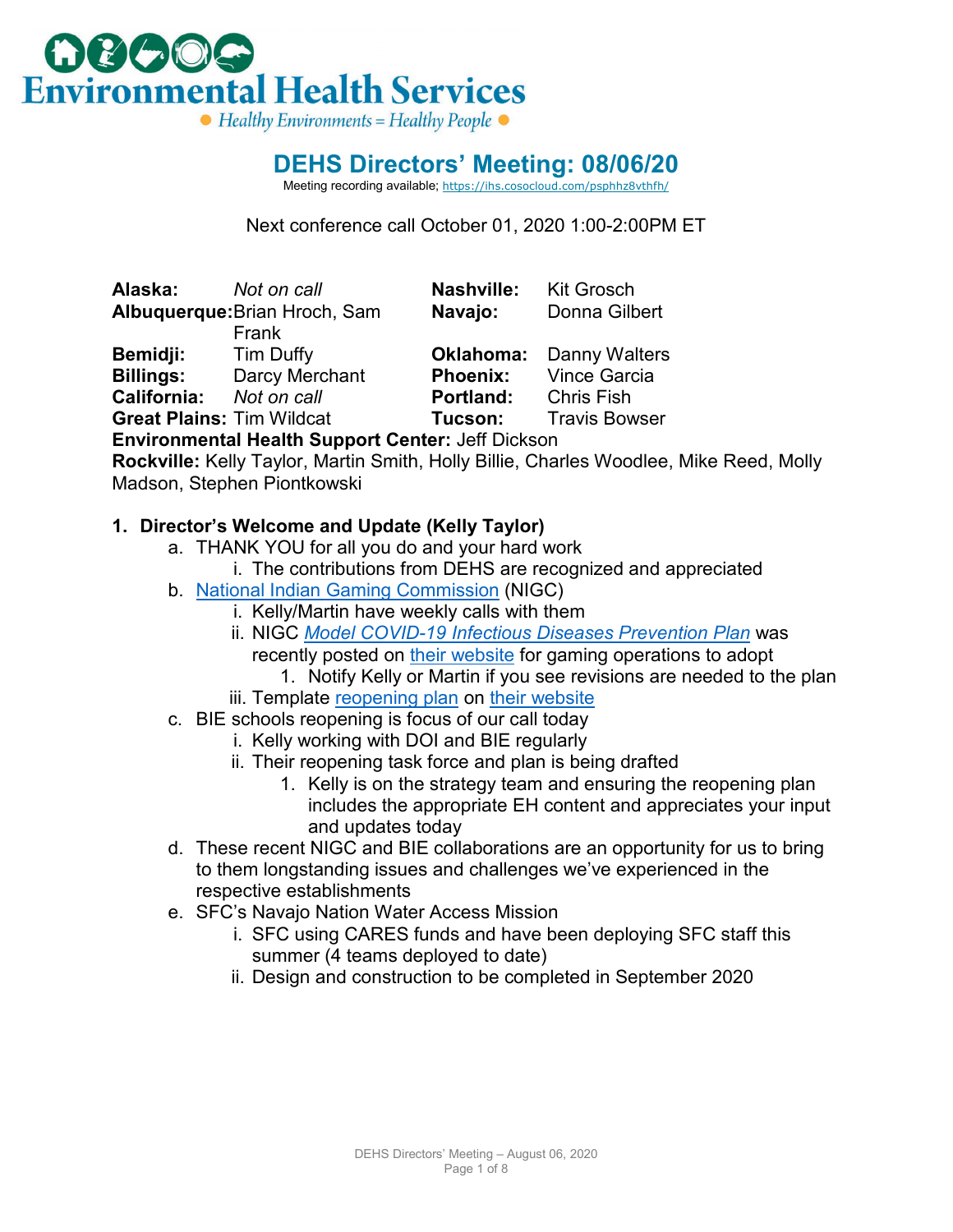

- iii. Request for EHOs to deploy for 31 day rotations in mid-September to mid-December
	- 1. Commissioned Officers only & will receive CCHQ deployment credit
	- 2. CAPT David Harvey plans to reach out to Area DEHS Directors
	- 3. Teams made of 2-3 EH staff + 1 ENG per team
	- 4. Roles: help homeowners and Chapters understand how to use the new systems
- f. Welcome CDR Chris Fish, Director, DEHS, Portland Area

### **2. Area Highlights**

#### *School reopening*

*Are you working on reopening schools? Are any currently open? If not, what is their timeline for reopening? Please describe the resources your area is using for reopening BIE funded/BIE operated, BIE funded/Tribally operated or other schools?*

*Is your Area experiencing any resistance to accessing BIE operated schools? If so, please provide the name of school(s)*

*Casino issue*

*Provide any updates (Best Practices/Challenges/etc.)*

A **[summary of the Area responses](#page-4-0)** follows the Area and HQ highlights portions of the minutes.

- a. Alaska *Not on call*
- b. Albuquerque

i. See [summary of the Area responses](#page-4-0)

- c. Bemidji
	- i. Other COVID-19
		- 1. Collaborating with PH Area on annual Head Start EH&S In-Service Training module to include a session on COVID-19
		- 2. Wrote *Protocols for Distancing and Focused Food Safety Assessments* intended to assist DEHS personnel safely conduct focused/targeted, risk-based, food service sanitation surveys; the protocol identifies measures staff will take to mitigate COVID-19 risks, a process on conducting truncated, but targeted risk-based assessments of prioritized food service establishments
- d. Billings

i. See [summary of the Area responses](#page-4-0)

e. California – *Not on call*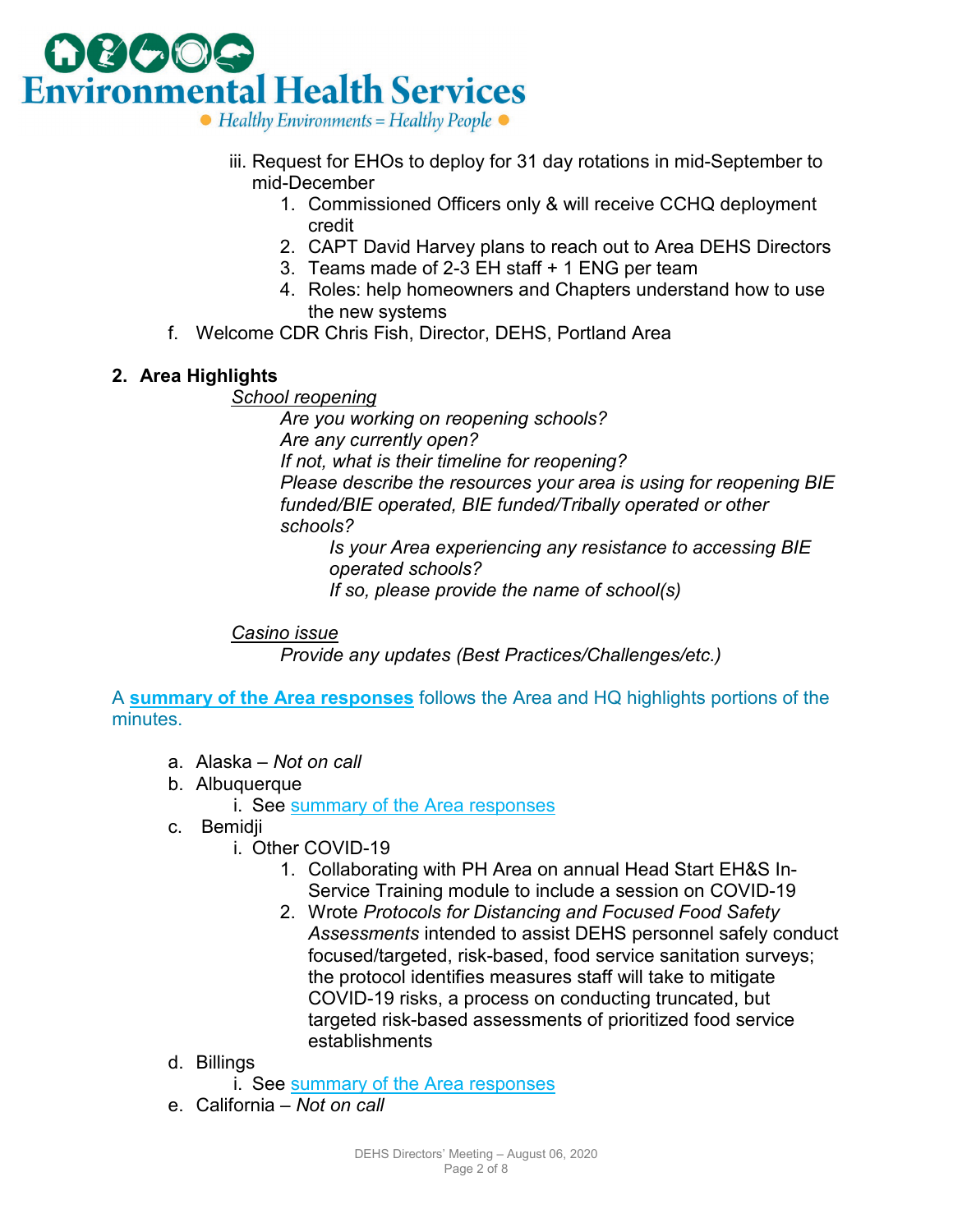

- f. Great Plains
	- i. See [summary of the Area responses](#page-4-0)
- g. Nashville
	- i. See [summary of the Area responses](#page-4-0)
	- ii. Staffing
		- 1. New EHS reported 03 August
- h. Navajo
	- i. See [summary of the Area responses](#page-4-0)
- i. Oklahoma City
	- i. Other COVID-19
		- 1. COVID+ cases continue to rise
		- 2. [FDA updates on hand sanitizers consumers should not use](https://www.fda.gov/drugs/drug-safety-and-availability/fda-updates-hand-sanitizers-consumers-should-not-use#products)
	- ii.
- j. Phoenix
	- i. See [summary of the Area responses](#page-4-0)
	- ii. Other COVID-19
		- 1. Wrote *Conducting Field Visits during the COVID-19 Outbreak: Guidance for Phoenix Area IHS Division of Environmental Health Services Personnel* intended to assist personnel in safely planning for field visits
		- 2. Provided COVID-19 related trainings recently
		- 3. Collaborating with BE Area on annual Head Start EH&S In-Service Training module to include a session on COVID-19
- k. Portland
	- i. See [summary of the Area responses](#page-4-0)
	- ii. Staffing
		- 1. Shawn Blackshear transferring to NWPAIHB on 01Sept which has three EH staff
- l. Tucson
	- i. See [summary of the Area responses](#page-4-0)
- m. EHSC
	- i. Other COVID-19
		- 1. Jeff Dickson remains in Planning Section of Area ICS
	- ii. All EH related items may be sent to Jeff until the two EH vacancies filled
	- iii. Planning to offer course on conducting webinars/online training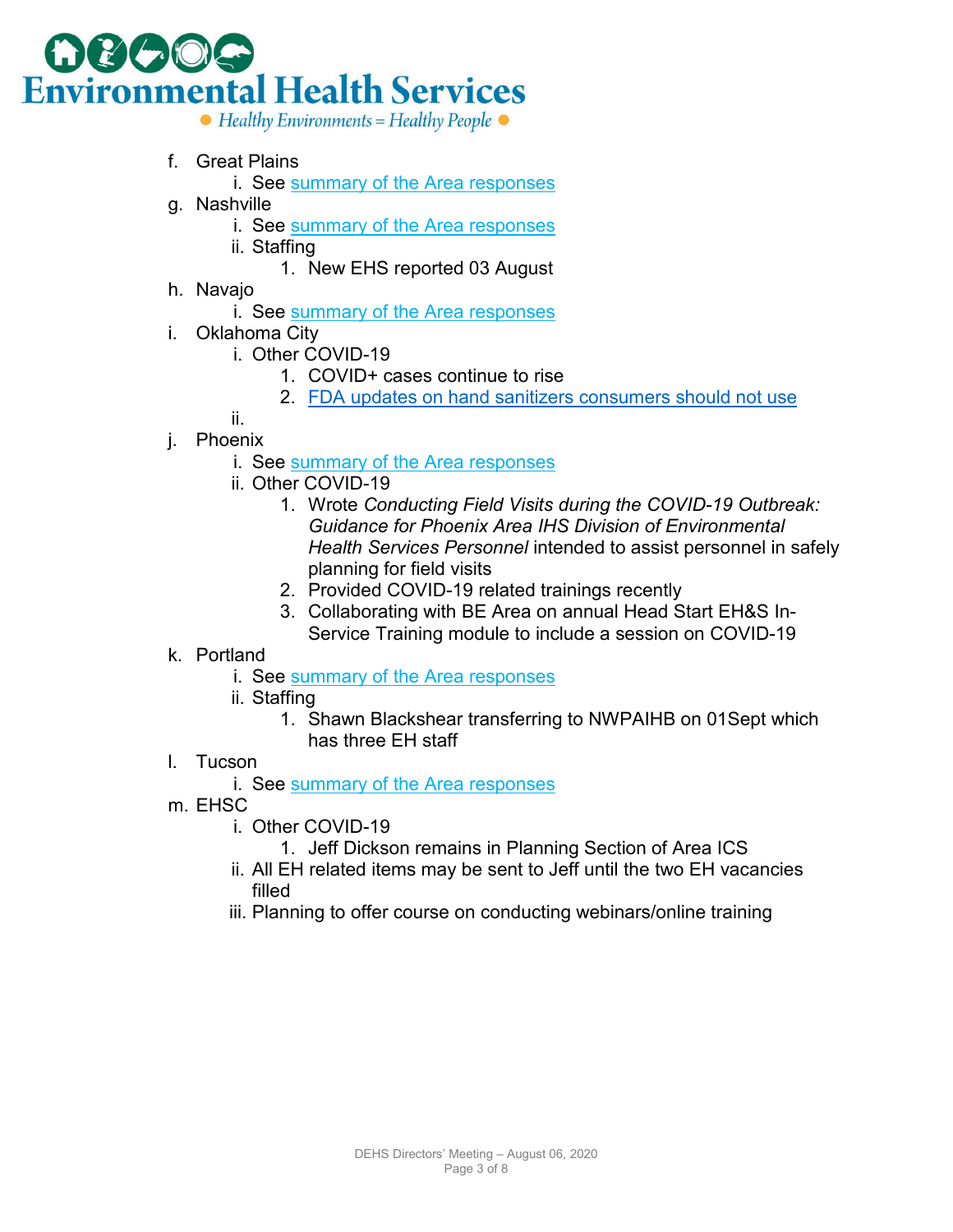

#### **3. HQ Announcements**

- a. Injury prevention (Holly Billie)
	- i. EPI Fellowship Symposium
		- 1. When: 28-30 September 2020 (2-3 hours/day)
		- 2. Where: Virtual
	- ii. TIPCAP
		- 1. Automatic 12 month no cost extension for all sites
		- 2. [NOFO for 2020-2024 cycle announced](https://www.federalregister.gov/documents/2020/06/18/2020-13180/injury-prevention-program-tribal-injury-prevention-cooperative-agreement-program-tipcap) (applications due 01 October); recorded [NOFO webinar](https://ihs.cosocloud.com/pvsvl0wj60kj) and helpful docs and [FAQs](https://www.ihs.gov/sites/injuryprevention/themes/responsive2017/display_objects/documents/TIPCAP_NOFO_FAQs.pdf) on [IP website](https://www.ihs.gov/injuryprevention/)
	- iii. Recent IP meetings completed
		- 1. Annual IPS
		- 2. Internal
		- 3. Networking
		- 4. Contact your [Area IP rep](https://www.ihs.gov/injuryprevention/contacts/) for more info
- b. IEH (Charles Woodlee)
	- i. Residency
		- 1. Brandon Parker working on thesis
		- 2. Announcement for 2021-2023 cycle TBA this fall
	- ii. Chapter 9 Policy Revisions
		- 1. Pending final review by HHS
	- iii. WebCident Replacement (iSTAR)
		- 1. Half of all Area now live
		- 2. Migration of historical data expected around 01 October
		- 3. Forthcoming: more job aides on use of queries and reports

Next conference call October 01, 2020 1:00-2:00PM ET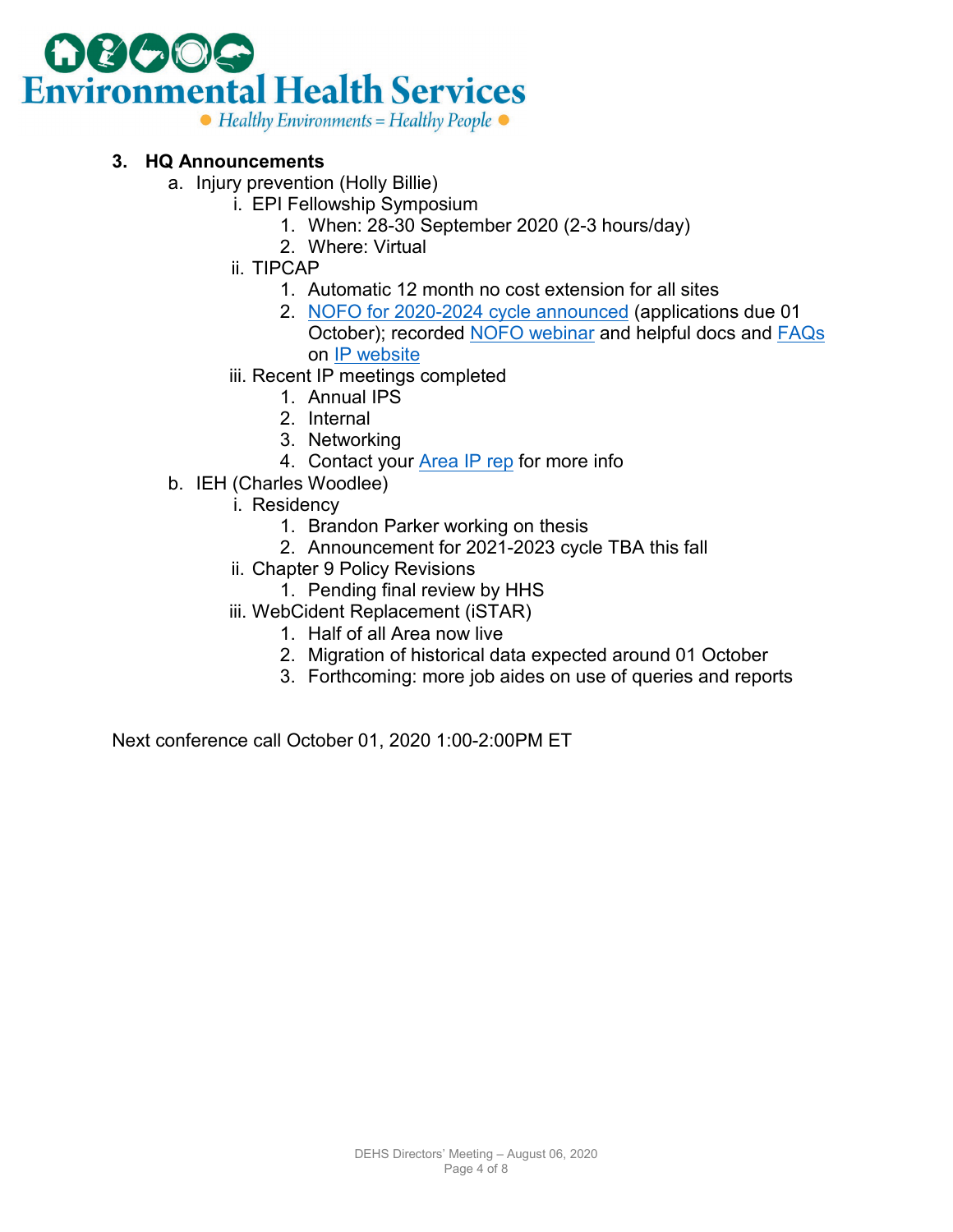# **OBOOG**<br>Environmental Health Services

 $\bullet$  Healthy Environments = Healthy People  $\bullet$ 

On 06 August 2020 the Area DEHS Directors discussed their programs' involvement and challenges related to reopening schools and working with tribal gaming operations. The table below summarizes that discussion.

<span id="page-4-0"></span>

| <b>Area</b>    | Are you working on<br>reopening schools?                                                                                                | Are any currently<br>open?                                                                                                        | If not, is there a<br>timeframe for<br>reopening?                                                | <b>Resources used?</b>                                                          | Any resistance to<br>accessing BIE<br>operated schools? | <b>Gaming updates</b>                                                                                                                                                                                                                                                                                                                                                                                                                                                                                                                                                                                                                   |
|----------------|-----------------------------------------------------------------------------------------------------------------------------------------|-----------------------------------------------------------------------------------------------------------------------------------|--------------------------------------------------------------------------------------------------|---------------------------------------------------------------------------------|---------------------------------------------------------|-----------------------------------------------------------------------------------------------------------------------------------------------------------------------------------------------------------------------------------------------------------------------------------------------------------------------------------------------------------------------------------------------------------------------------------------------------------------------------------------------------------------------------------------------------------------------------------------------------------------------------------------|
| <b>Summary</b> | <b>Yes</b><br>Many Areas providing TA &<br>guidance especially as school plan<br>to reopen (includes Head Starts &<br>childcare centers | Most Areas reported<br>no, & a few Areas<br>reported yes & no<br>depending on the<br>school district (e.g.<br>public vs. private) | Many reopening in<br>Aug or September<br>-Many employing<br>distance learning or<br>hybrid model | $-CDC$<br>-EPA<br>-Caring for Our<br>Children<br>-AIHA<br>-State & county plans | Primarily no, except for a<br>few locations             | Many varied scenarios across<br><b>Indian Country</b><br>-Some open w interventions in<br>place<br>-Some closed<br>-Unique innovations & lessons<br>learned noted delow                                                                                                                                                                                                                                                                                                                                                                                                                                                                 |
| <b>AK</b>      |                                                                                                                                         |                                                                                                                                   |                                                                                                  |                                                                                 |                                                         |                                                                                                                                                                                                                                                                                                                                                                                                                                                                                                                                                                                                                                         |
| <b>AQ</b>      | Yes<br>-Providing TA & guidance on<br>reopening                                                                                         | <b>No</b>                                                                                                                         | Delayed start; open<br>later in September<br>as distance learning<br>or hybrid model             |                                                                                 | <b>No</b>                                               | -Some establishments closed<br>-Some establishments<br>operating at reduced capacity<br>(e.g. 25%)<br>-Some only open to state<br>residents<br>-Some screening at facility<br>entry (temperature checks,<br>collecting name & contact info<br>for possible contract tracing as<br>needed)<br>-Unique innovation: When a<br>guest's gaming ["players"]<br>card removed from machine,<br>staff notified the guest left &<br>staff immediately clean<br>machine<br>-Use of apps to reserve dining<br>tables, or an app HR uses to<br>monitor staff<br>-Use of dedicated staff to<br>monitor & enforce COVID-19<br>related policies on site |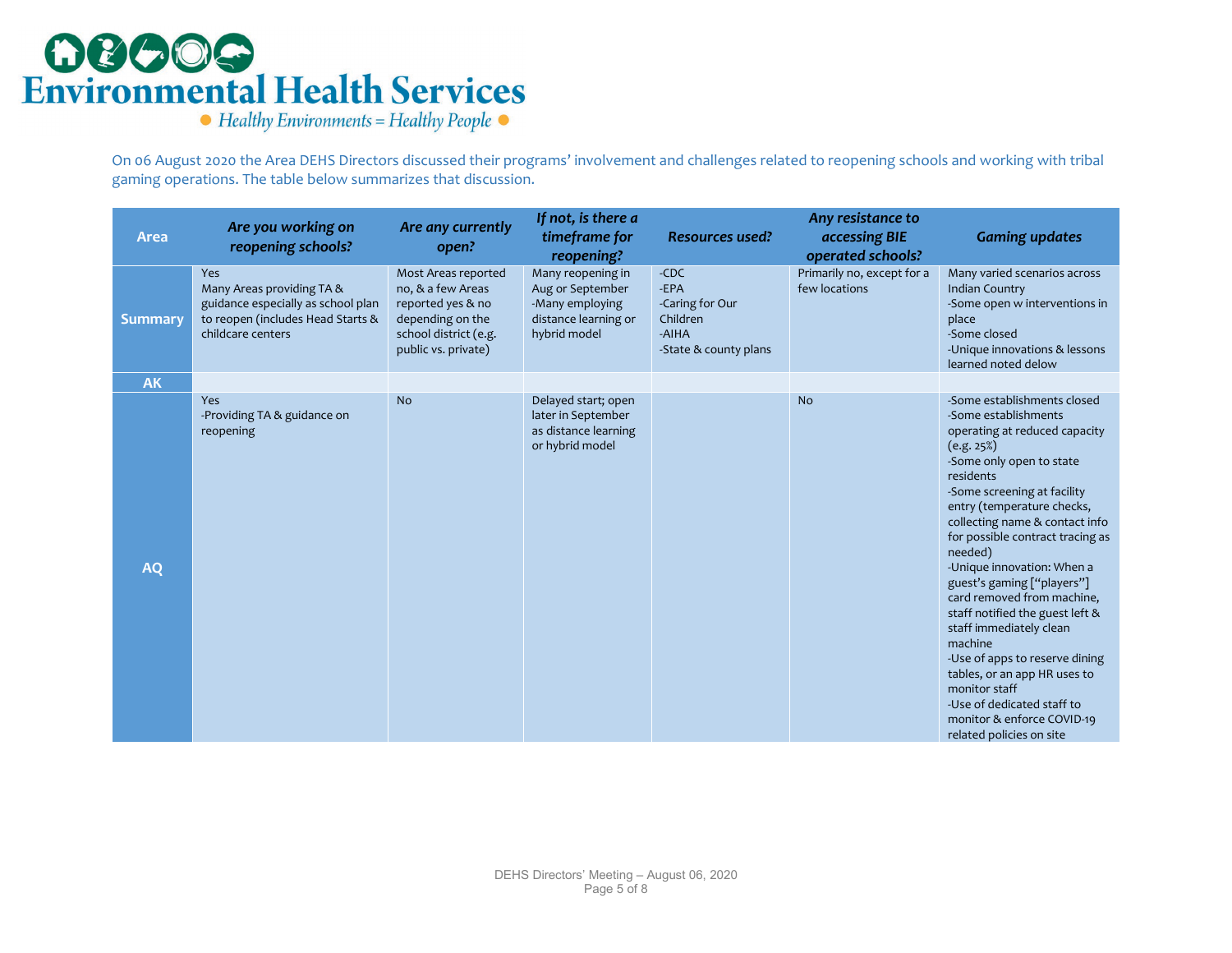# **OCOOG**<br>Environmental Health Services

 $\bullet$  Healthy Environments = Healthy People  $\bullet$ 

|             | Are you working on                                                                                                                                                                                                                                                                                                                                                                                                                                                                                                                                    | Are any currently                                                                        | If not, is there a                                                                                                                                            |                                                                                                                                                                                                                               | Any resistance to                                                                                                                                      |                                                                                                                                                                                                                                                                                                                                                                        |
|-------------|-------------------------------------------------------------------------------------------------------------------------------------------------------------------------------------------------------------------------------------------------------------------------------------------------------------------------------------------------------------------------------------------------------------------------------------------------------------------------------------------------------------------------------------------------------|------------------------------------------------------------------------------------------|---------------------------------------------------------------------------------------------------------------------------------------------------------------|-------------------------------------------------------------------------------------------------------------------------------------------------------------------------------------------------------------------------------|--------------------------------------------------------------------------------------------------------------------------------------------------------|------------------------------------------------------------------------------------------------------------------------------------------------------------------------------------------------------------------------------------------------------------------------------------------------------------------------------------------------------------------------|
| <b>Area</b> | reopening schools?                                                                                                                                                                                                                                                                                                                                                                                                                                                                                                                                    | open?                                                                                    | timeframe for                                                                                                                                                 | <b>Resources used?</b>                                                                                                                                                                                                        | accessing BIE                                                                                                                                          | <b>Gaming updates</b>                                                                                                                                                                                                                                                                                                                                                  |
| <b>BE</b>   | Yes<br>-Providing TA & guidance to<br>reopening (includes Head Starts<br>& childcare centers); thanks CA<br>Area who provided documents to<br>work from<br>-Collaborating w PHX Area on<br>annual Head Start EH&S In-<br>Service Training module to<br>include a session on COVID-19<br>-TA to update schools' COVID-19<br>response plans<br>-Lesson learned: effective<br>approach to deliver public health<br>messaging to school staff is via<br>telephone b/c email accounts may<br>become inaccessible (e.g. full in-<br>box, deleted, or reset) | Yes<br>-2 BIE operated<br>summer school<br>-2 BIE operated<br>summer feeding<br>programs | reopening?<br>-Routine opening<br>dates in early<br>September<br>-School districts<br>using local case rates<br>to determine<br>reopening strategy<br>& dates | -CDC<br>-EPA<br>-Caring for Our<br>Children                                                                                                                                                                                   | operated schools?<br>-Rarely but sometimes<br>-Need for enhanced<br>communications among<br>school, BIE, & DEHS (at<br>least inspection<br>scheduling) | -Many best practices in gaming<br>facilities<br>-Unique innovation: many<br>went smoke free<br>-Reopening plans include<br>response when COVID-19+<br>case identified<br>-Challenge: Physical distancing<br>in gaming operations is<br>difficult to enforce<br>-Challenge: Promotions are on<br>the rise & entice more guests<br>to come into gaming<br>establishments |
| <b>BI</b>   | Yes<br>-DEHS inspection of schools is a<br>priority                                                                                                                                                                                                                                                                                                                                                                                                                                                                                                   | <b>No</b>                                                                                | Mid/late-August<br>-In-person, distance<br>learning or hybrid<br>model                                                                                        | <b>BI Area Sanitarian</b><br>Dashboard will be<br>used to schedule<br>inspections & note if<br>school is COVID-19<br>compliant<br>-Issuing Certificate of<br>Inspection<br>-Exploring options for<br>virtual inspection tools | Not that we're aware of                                                                                                                                | Many remain closed                                                                                                                                                                                                                                                                                                                                                     |
| CA          |                                                                                                                                                                                                                                                                                                                                                                                                                                                                                                                                                       |                                                                                          |                                                                                                                                                               |                                                                                                                                                                                                                               |                                                                                                                                                        |                                                                                                                                                                                                                                                                                                                                                                        |
| <b>GP</b>   | Yes<br>-TA to various school boards                                                                                                                                                                                                                                                                                                                                                                                                                                                                                                                   | <b>No</b>                                                                                | Late-August/Early-<br>September                                                                                                                               | -CDC<br>-State plans                                                                                                                                                                                                          | <b>No</b>                                                                                                                                              | -Physical dividers between<br>guest chairs at gaming tables<br>or between machines<br>-Some establishments<br>operating at reduced capacity<br>(e.g. 25%)<br>-Some screening at facility<br>entry (temperature checks)<br>-Some remain closed (e.g. they<br>may house COVID+ cases in<br>their hotels or as alternate<br>care sites)                                   |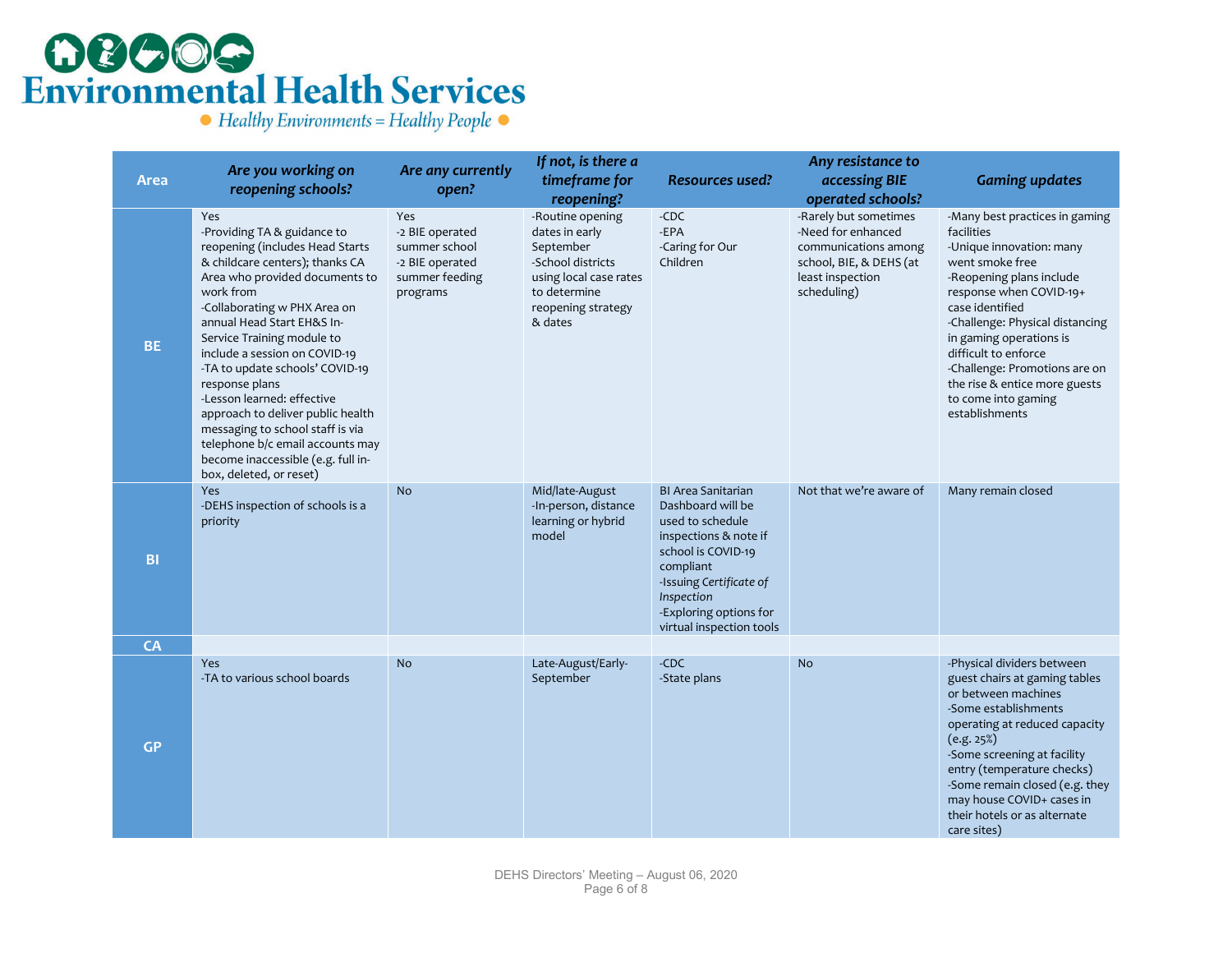# **OBOOG**<br>Environmental Health Services

 $\bullet$  Healthy Environments = Healthy People  $\bullet$ 

| <b>Area</b> | Are you working on<br>reopening schools?                                                                                                                                                                                                       | Are any currently<br>open?                                         | If not, is there a<br>timeframe for<br>reopening?                                                                                                          | <b>Resources used?</b>                                                                                                                                    | Any resistance to<br>accessing BIE<br>operated schools? | <b>Gaming updates</b>                                                                                                                                                                                                                                                                                                      |
|-------------|------------------------------------------------------------------------------------------------------------------------------------------------------------------------------------------------------------------------------------------------|--------------------------------------------------------------------|------------------------------------------------------------------------------------------------------------------------------------------------------------|-----------------------------------------------------------------------------------------------------------------------------------------------------------|---------------------------------------------------------|----------------------------------------------------------------------------------------------------------------------------------------------------------------------------------------------------------------------------------------------------------------------------------------------------------------------------|
| <b>NA</b>   | Yes<br>-Providing TA & guidance to<br>reopening                                                                                                                                                                                                | No                                                                 | Don't think they will<br>open soon                                                                                                                         | $-CDC$                                                                                                                                                    | <b>No</b>                                               | Many remain closed                                                                                                                                                                                                                                                                                                         |
| <b>NV</b>   | Yes<br>-Participate on calls w tribe & CDC<br>- TA to BIE, public, & mission<br>schools<br>-Reviewed plans for BIE schools                                                                                                                     | <b>No</b>                                                          | Opened on 03AUG<br>-Distance learning<br>only                                                                                                              | $-CDC$<br>-EPA<br>-Caring for Our<br>Children<br>-State plans                                                                                             |                                                         | Remain closed<br>-Tribal curfew in place until<br>17AUG                                                                                                                                                                                                                                                                    |
| OK          | Yes<br>-BIE school, Anadarko, OK, as<br>needed & per their request                                                                                                                                                                             | <b>No</b>                                                          | -BIE school,<br>Anadarko, OK:<br>Delayed start; likely<br>in alignment with<br>local jurisdiction<br>-Head Starts & other<br>school reopening<br>dates TBD | $-CDC$<br>-EPA<br>-Caring for Our<br>Children<br>-State plans                                                                                             | <b>No</b>                                               | -All are open<br>-DEHS conducting EH&S<br>focused surveys                                                                                                                                                                                                                                                                  |
| <b>PH</b>   | <b>Yes</b><br>-Reviewing reopening plans<br>-Conducting virtual EH&S<br>trainings; includes session on<br>COVID-19<br>-Collaborating w BE Area on<br>annual Head Start EH&S In-<br>Service Training module to<br>include a session on COVID-19 | -No BIE schools<br>-Public & county<br>schools starting to<br>open | -BIE Sherman Indian<br>School; virtual for 1st<br>semester<br>-Public & county<br>schools distance<br>learning or hybrid                                   | $-CDC$<br>-EPA<br>-Caring for Our<br>Children<br>-State plans<br>-AIHA reopening<br>guidance for schools<br>$(K-12)$<br>-FDA for food/feeding<br>programs | Some in Eastern District                                | -Some opened in May (50%<br>capacity)<br>-Others remain closed b/c<br>tribes are closed or they may<br>serve as alternate care sites<br>-Provide TA & consultation as<br>needed<br>-Conduct virtual inspections or<br>check-ins (e.g. establishment<br>sends documents/logs, photos<br>or videos of conditions to<br>DEHS) |
| PO          | <b>No</b>                                                                                                                                                                                                                                      | <b>No</b>                                                          | <b>TBD</b>                                                                                                                                                 | $-CDC$<br>-AIHA                                                                                                                                           | <b>No</b>                                               |                                                                                                                                                                                                                                                                                                                            |